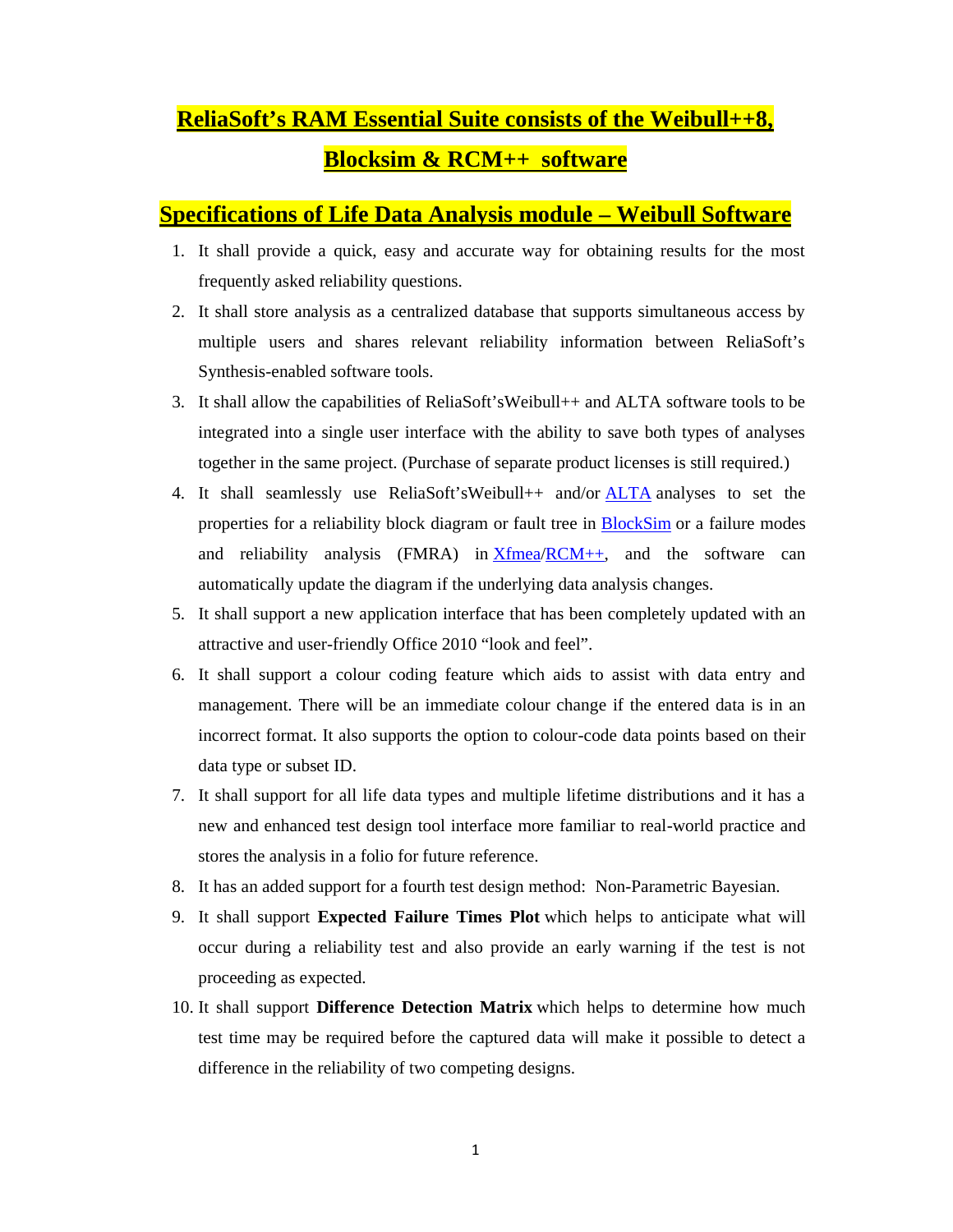- 11. It shall support a redesigned and an enhanced Life Comparison and Stress-Strength tools.
- 12. It shall facilitate a new integrated tool, designed to support robust engineering methods by allowing you to solve for design parameters based on target reliability.
- 13. It shall support an automatic calculation of the LDA model directly within the same folio and gives you immediate access to the calculated results and plots.
- 14. It shall support an updated and redesigned Quick Calculation Pad (QCP) which provides a "Calculation Log" that allows recording of the results from a series of different calculations and then copy/paste the information as needed.
- 15. It shall support all Synthesis-enabled applications to define conversion factors for entering time values in different units.
- 16. It shall support an Enhanced Quick Parameter Estimator with User-Friendly Wizard Interface which can define a model without being able to calculate the parameters of a data set. The new wizard interface bypasses the statistical terminology and guides through a series of questions that will "translate" what is known from practical experience into the information required to estimate the distribution and parameters.
- 17. It shall support a new Target Reliability Estimator tool Based on Costs vs. Benefits which generates multiple plots designed to help and select target reliability that will minimize cost and maximize profit/return on investment.
- 18. It shall perform warranty and degradation analysis.
- 19. It shall provide a new Interval Width Estimator tool for Warranty Folio Usage Format which supports the analysis of warranty returns data in terms of usage rather than time in service. This tool allows you to describe the typical usage in terms of either an average rate or a statistical distribution and also helps to estimate appropriate usage rate intervals.
- 20. It shall support the Design of Reliability Tests utility to determine the appropriate sample size, test duration or other variables for reliability demonstration tests.
- 21. It shall support two wizards designed for quick comparisons of data sets.
- 22. It shall support the use of Parametric and Non-Parametric techniques for Recurrence Data Analysis.
- 23. It shall perform Risk Analysis and Probabilistic Design using Monte Carlo simulation and user-defined functions.
- 24. SimuMatic performs a large of number of reliability analyses on simulated data sets.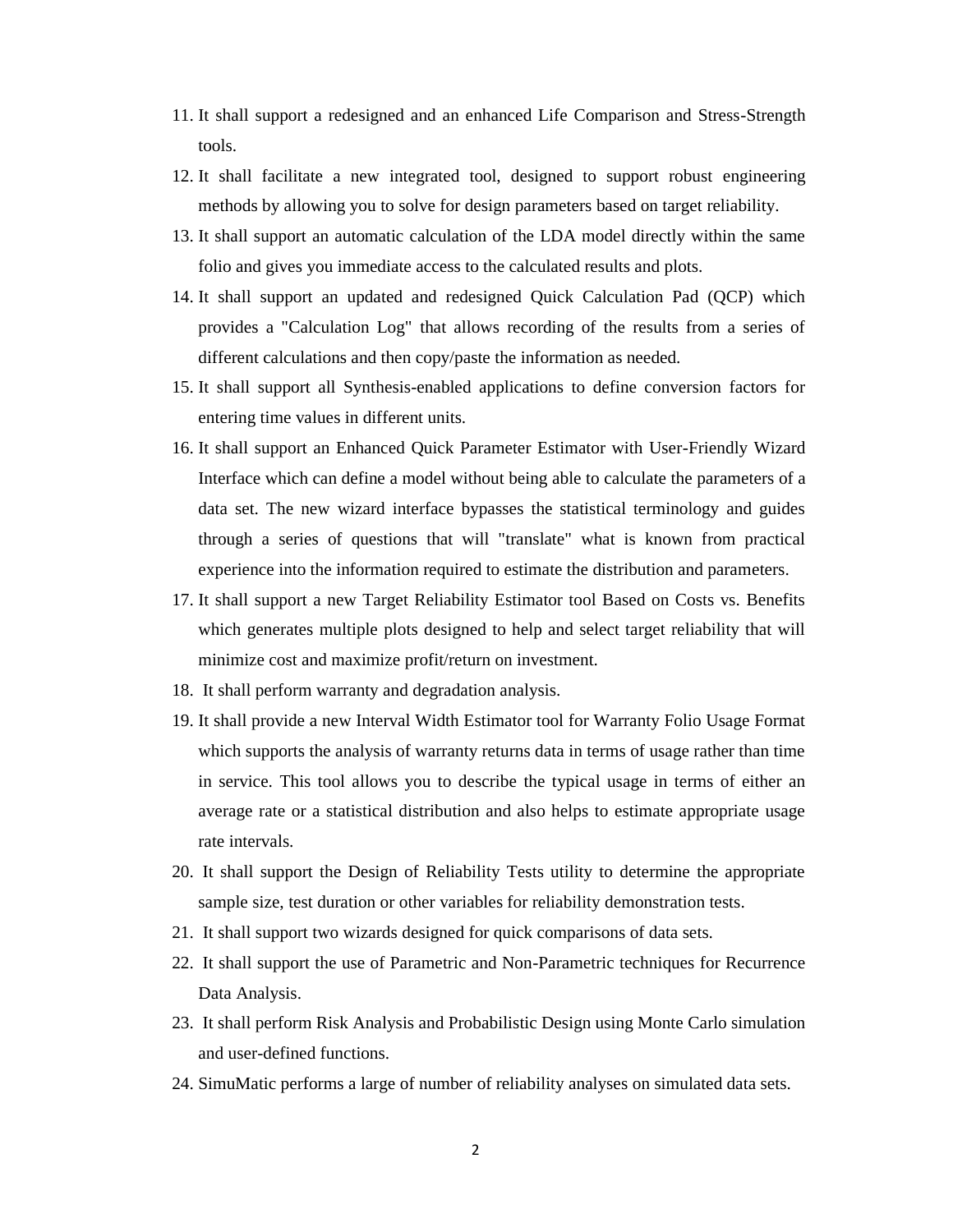25. It shall support a built-in spread sheets (similar to Microsoft Excel®) which can be used for custom analysis and reporting and it has a "Word Report Template", a custom reporting utility that has functionality similar to Microsoft Word, which allows

to insert tables and plots that are built automatically based on your specifications and the currently selected data source.

- 26. It shall provide a specialized folio designed specifically to capture data in an event log format.
- 27. It shall make it easy to configure the interface and analysis settings to meet your specific preferences and needs.
- 28. It shall support Warranty Analysis module to use sales and returns data for life data analysis and warranty forecasts.
- 29. It shall also support the ability to take advantage of an active Internet connection to obtain the most up-to-date announcements, documentation and examples.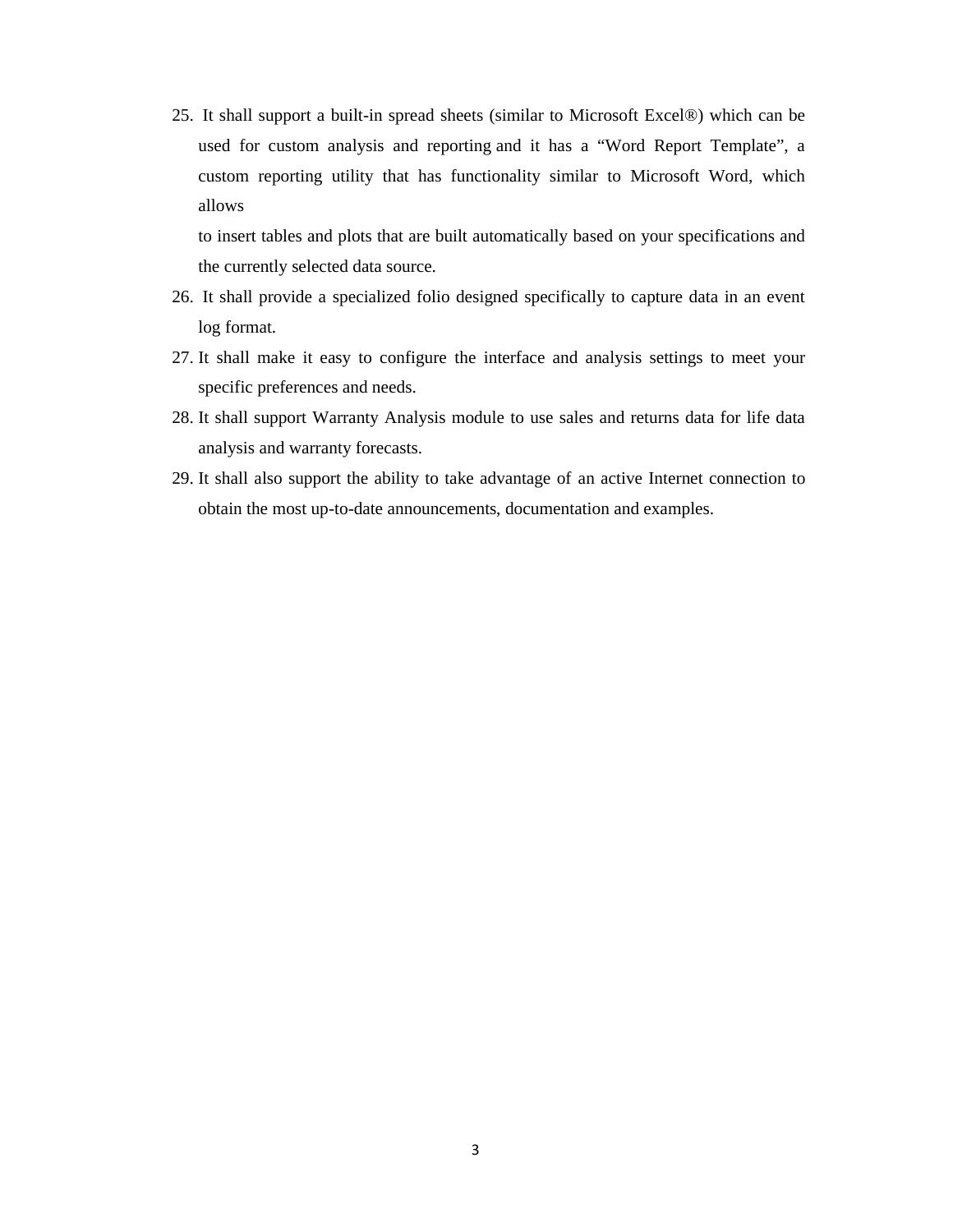## **Specification of System Reliability, Maintainability**

### **and Availability analysis–BlocksimSoftware**

- 1. It shall provide a comprehensive platform for system reliability, availability, maintainability and related analyses.
- 2. It shall support an extensive array of reliability block diagram (RBD) configurations and fault tree analysis (FTA) gates and events.
- 3. It shall provide intuitive and flexible work environment for system modelling and analysis.
- 4. It shall support more than 10 distributions.
- 5. It shall support integration into the Synthesis Platform, which allows multiple users throughout the organization to share analysis information between ReliaSoft's Synthesis-enabled software tools.
- 6. It shall provide support for analysis to be stored in a centralized database that supports simultaneous access by multiple users and shares relevant reliability information between ReliaSoft's Synthesis-enabled software tools.
- 7. It shall seamlessly integrate Weibull++ and ALTA analyses to set the properties for blocks in a BlockSim RBD or fault tree, then automatically update the diagram if the underlying data analysis changes.
- 8. It shall work with system configuration and failure mode data from Xfmea or RCM++ analyses as RBDs or fault trees in BlockSim (using the new "Failure Modes and Reliability Analysis" – FMRA).
- 9. It shall support multi-thread program to take full advantage of the processing power on the computer resulting in simulations running 10 to 50 times faster.
- 10. It shall support the Batch Mode feature that allows you to schedule a series of simulations in advance.
- 11. It shall support the Universal Reliability Definition (URD) capability which provides the flexibility to manage and share/reuse the component reliability and maintenance characteristics required for system analyses across other analyses.
- 12. It provides modeling flexibility by supporting mirrored blocks across different diagrams thereby allowing to use the same component in more than one location within the diagram, which may be necessary to simulate bi-directional paths.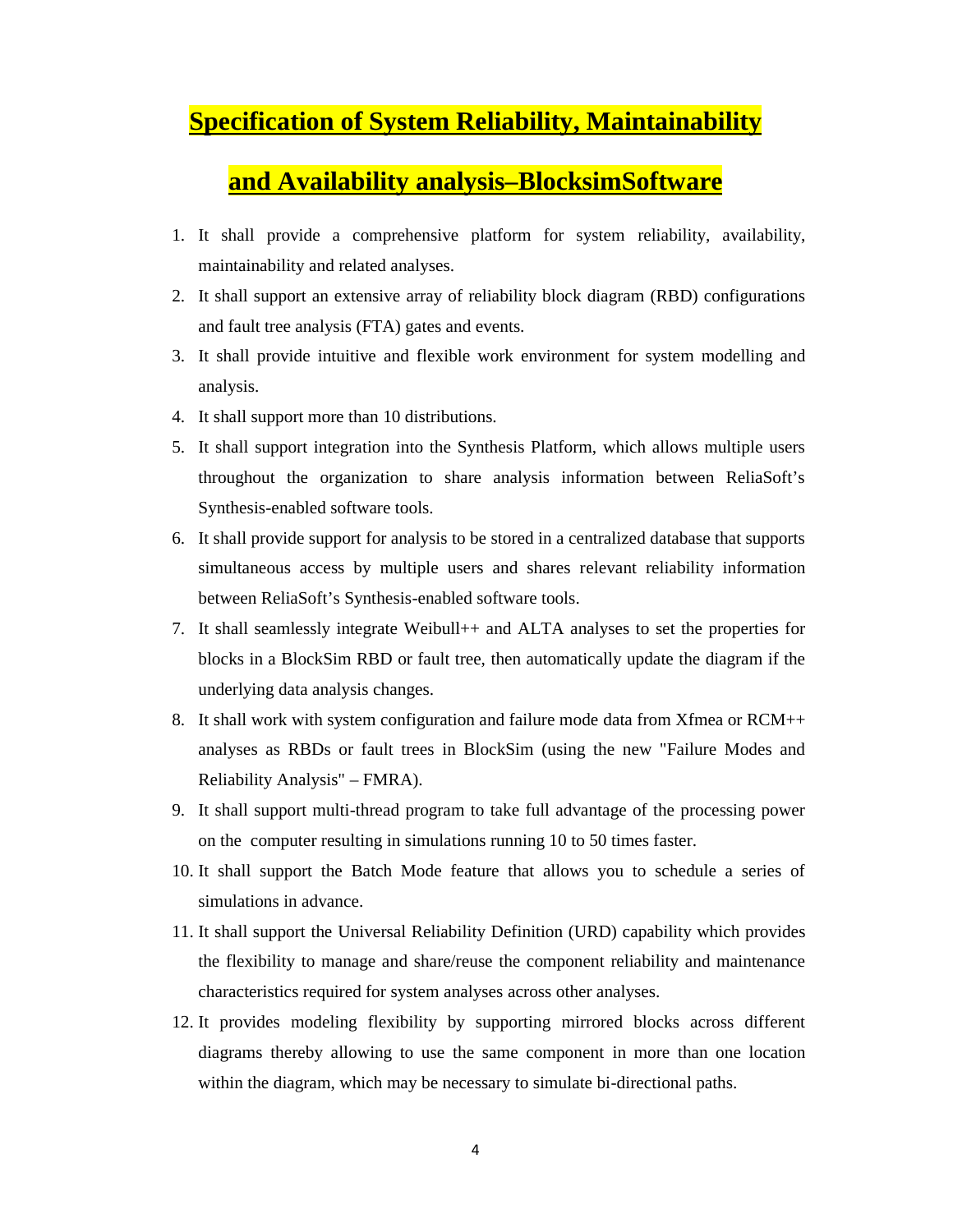- 13. It shall also support advanced capabilities to model complex configurations, load sharing, standby redundancy, phases, duty cycles, and sub diagrams
- 14. It shall support a new utility for calculating the Optimum Reliability Allocation to meet a specified goal, or the optimum interval for preventive maintenance.
- 15. It shall support the State Change Triggers utility that activate or deactivate a block under certain conditions during the simulation.
- 16. It shall support Reliability Phase Diagrams that enable users to model systems that go through different phases during the course of their operation.It shall also support success/failure paths, for situations where a system proceeds to one operational phase upon success and a different operational phase upon failure.
- 17. It shall also the ability to publish an analyzed diagram as a "model" that can be used in other analyses.
- 18. It shall generate results for different reliability metrics such as Reliability,Probability of Failure,Conditional Reliability,Conditional Probability of Failure,Reliable Life,BX% Life,Mean Life,Failure Rate/Plots in analytical diagrams.
- 19. It shall also generate results for simulation metrics such as Point Availability, Point Unavailability, Point Reliability, Point Probability of Failure, Mean Availability, Mean Unavailability, Time for Availability, Time for Reliability, Mean Time to First Failure.
- 20. It shall utilize simulation for throughput analysis and also providing support for variable throughput.
- 21. It shall facilitate conversion of a Fault Tree diagram to a Reliability Block Diagram.
- 22. It shall support a complete array of plots and charts to present your analysis graphically.
- 23. It shall support a powerful tool for custom analysis and also supports template based reporting tools.
- 24. It shall use FRED reports to identify assemblies or components that require improvement.
- 25. It shall calculate the optimum replacement time for a component based on reliability and cost.
- 26. It shallsupport the attachment of independent document files to accompany the analysis.
- 27. It shall also support the ability to take advantage of an active Internet connection to obtain the most up-to-date announcements, documentation and examples.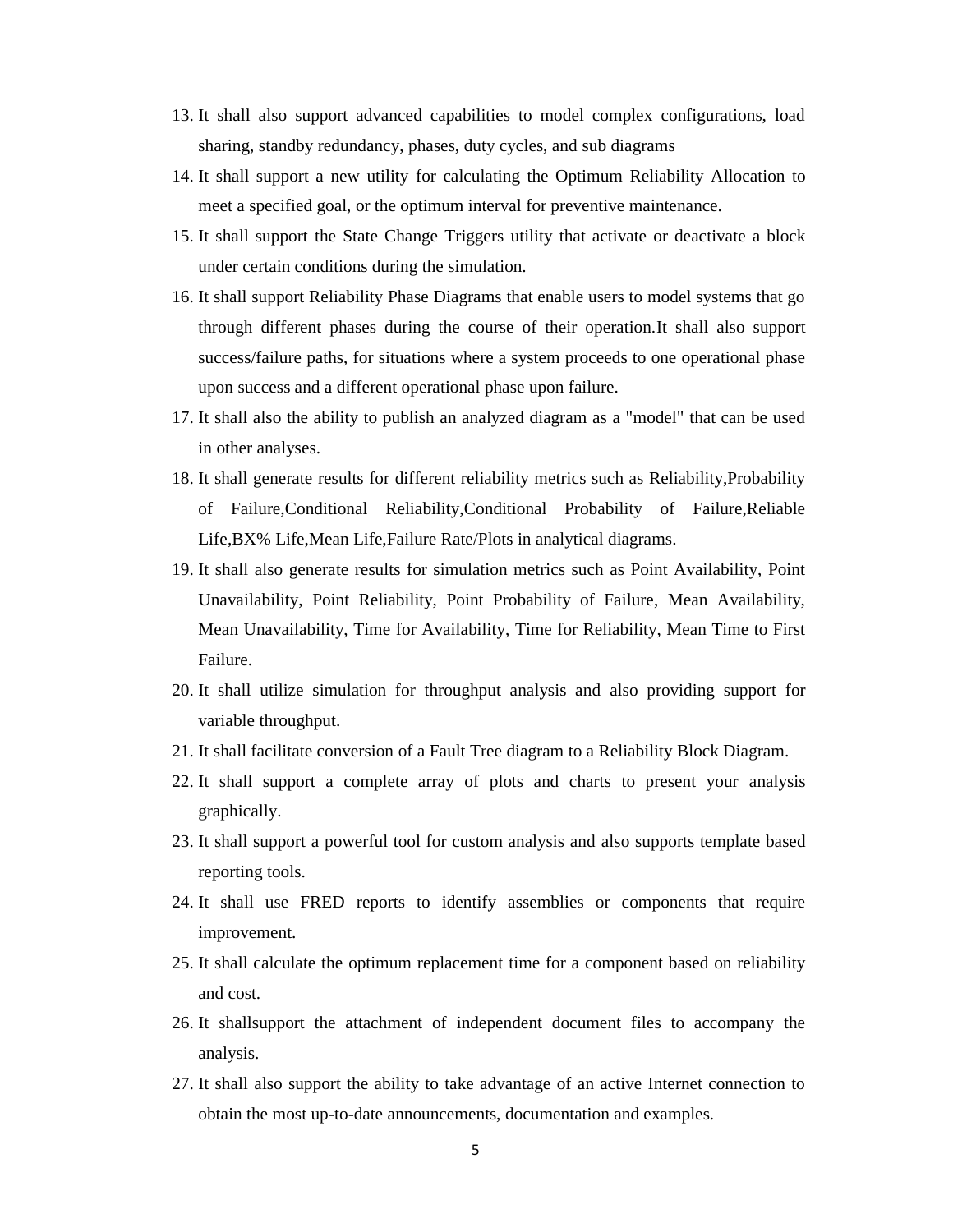### **Specifications for "RCM++" Software**

- 1. It provides analysis, data management and reporting for Reliability Centered maintenance (RCM) analysis, integrated with full-featured FMEA/FMECA capabilities.
- 2. It provides flexible & configurable support to the common Reliability Centered Maintenance (RCM) activities, including Equipment Selection, Failure Effect Categorization and Maintenance Task Selection.
- 3. It provides flexible System Hierarchy panel allows you to manage large multilevel system configurations with an unlimited number of levels and an unlimited number of items within each level.
- 4. It provides flexible capabilities to define the equipment that will be analyzed, including support for large multi-level system configurations.
- 5. It supports selection Questions method provides a series of yes/no questions, where "Yes" indicates that the equipment should be considered for RCM analysis.
- 6. It supports Criticality Factors method provides a set of factors contributing to equipment criticality that can be rated on a pre-defined or user-defined scale.
- 7. It uses the weibull, exponential, normal, lognormal or mixed Weibull distributions to describe the equipment's failure behavior and then use the same powerful calculation and simulation engines that are available in ReliaSoft'sBlockSim system analysis software to compare the operational costs of various maintenance strategies.
- 8. It has the ability to customize the Maintenance Task Selection logic diagrams to meet specific needs.
- 9. It supports the Maintenance Task selection logic diagrams in the major industry standards, including: MSG-3, SAE JA1012, RAC RCM, NAVAIR and more.
- 10. It provides a complete set of reports for your Reliability Centered Maintenance (RCM) analyses. Reports can be generated in Microsoft Word and/or Excel, which provides maximum flexibility for customization and the ability to create HTML and PDF versions of the reports, as desired.
- 11. It provides many features designed to allow you to configure the software to meet your particular needs, to save time on data entry and to provide integration with other software.